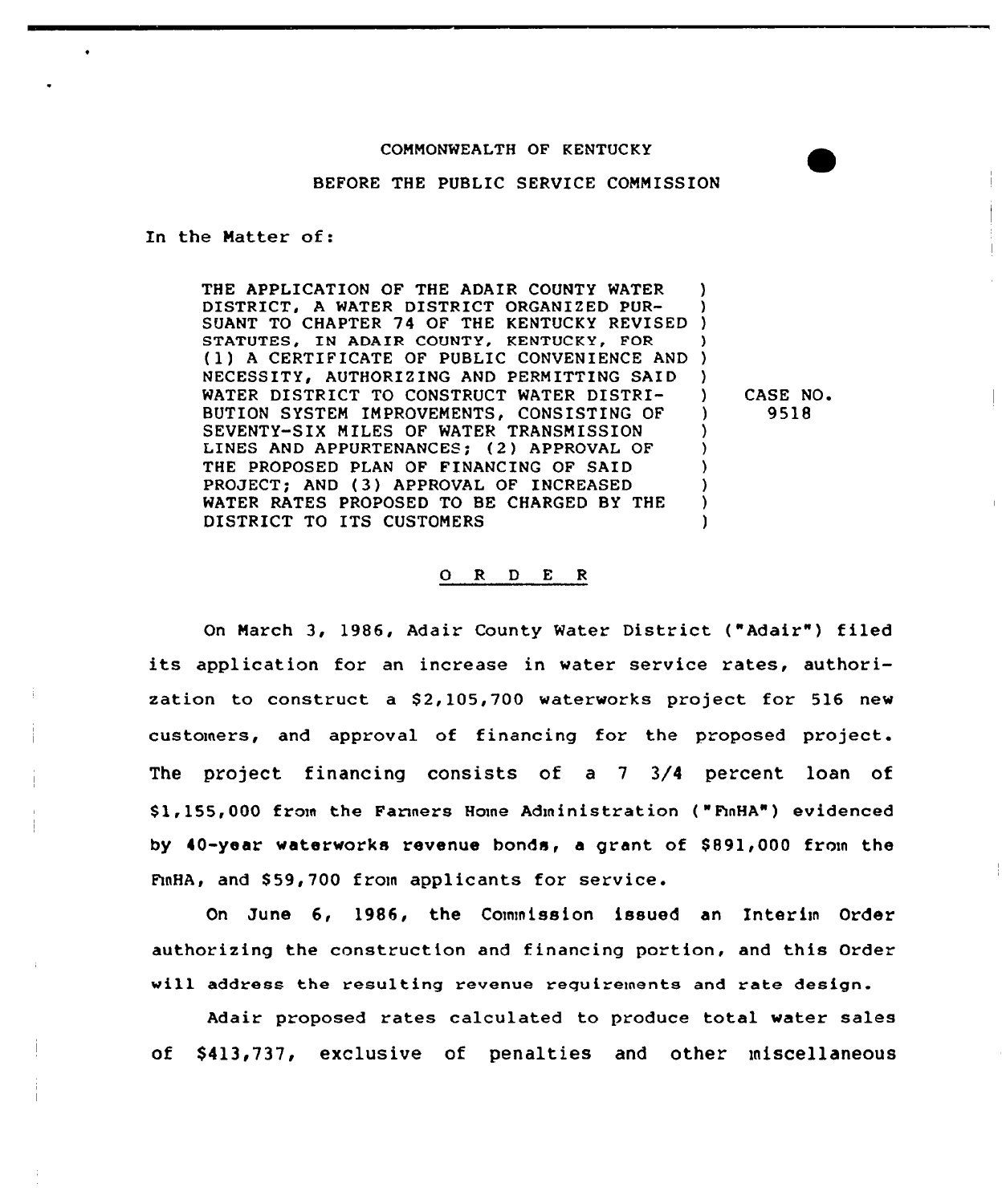revenues. This Order authorizes rates calculated to produce an annual sales volume of \$396,847.

# TEST PERIOD REVENUES AND EXPENSES

Adair chose <sup>a</sup> l2-month test period ending August 31, 1985, which the Commission accepts, and filed financial statements showing a net operating loss of \$30,680. In response to a staff information request, Adair revised the actual and pro forma income statements. These revisions have been accepted by the Cownission resulting in a pro forma net operating loss of \$41,521 for ratemaking purposes, with the following exceptions:

# Operating Revenue

Adair's statements showed test period operating revenues of \$ 292,009, but erroneously included tap-on fees from customers, which should be capitalized, of  $$16,673$ . Accordingly, the Commission has reduced operating revenues by this amount.

Adair adjusted test period water sales revenue to \$266,857, to show a proportional increase in customers. Based upon an adjusted billing analysis, the Commission has determined water sales to be \$263,149 from existing rates. Therefore, the Commission has reduced pro forma water sales by  $$3,708$ .

## Cost of Meters

Adair reported \$23,496 for "install meter expense" for the test period, of which \$10,000 was for replacing old meters and \$13,496 for installation of new meters.<sup>1</sup> Since the meters will have <sup>a</sup> life of more than one year and will benefit future periods,

l Response to Information Request, April 7, 1986.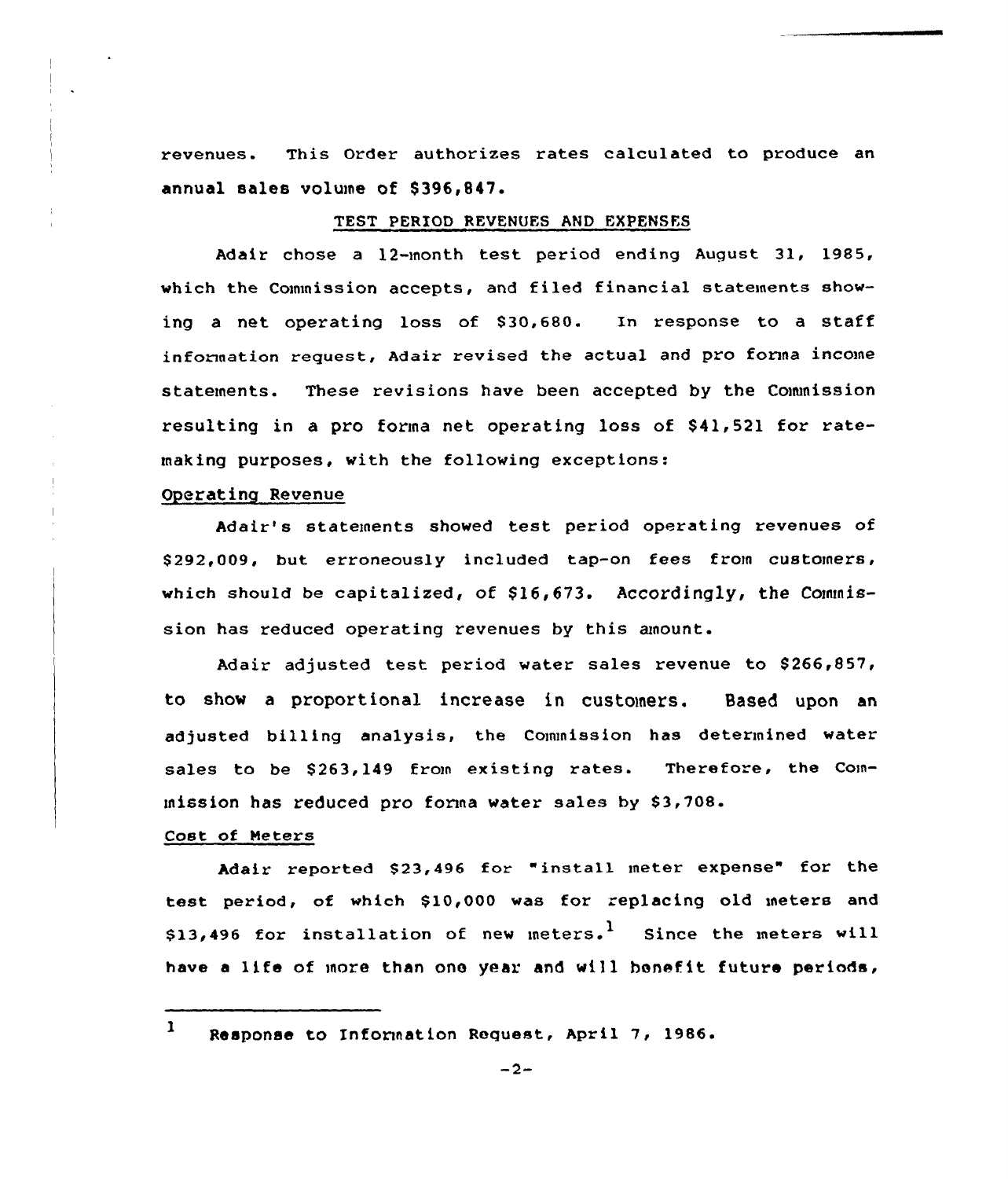these costs should be capitalized and allocated over several periods. Therefore, operating expenses have been reduced by \$ 23,496.

# Depreciation Expense

Adair claimed depreciation expense of \$91,313, calculated on all depreciable property, including pro fonna depreciation expense of \$ 28,875 on the noncontributed portion of the construction project. The Commission reduces depreciation expense for ratemaking purposes by contributions in aid of construction, as a utility should not be allowed recovery of that portion of the plant which has been provided at no cost.

Based on the existing depreciation rate of 2.5 percent, depreciation expense has been reduced by \$55,769 and is calculated to be  $$35,544$  as follows:

| \$2,498,308 |
|-------------|
| 8,500       |
| 23,496      |
| 2,105,700   |
| 54,636,004  |
| 2,236,886   |
| 59,700      |
| 891,000     |
| 10,000      |
| 16,673      |
| \$1,421,745 |
|             |

#### Purchased Water Expense

Adair reported test period water purchases of \$67,502. Based on water sales and purchases of 58,703,530 and 73,099<600 gallons, respectively, Adair had an overall line loss of 19.7 percent. The Commission has excluded the gallonage for which settlement is being received for faulty construction, as discussed later in this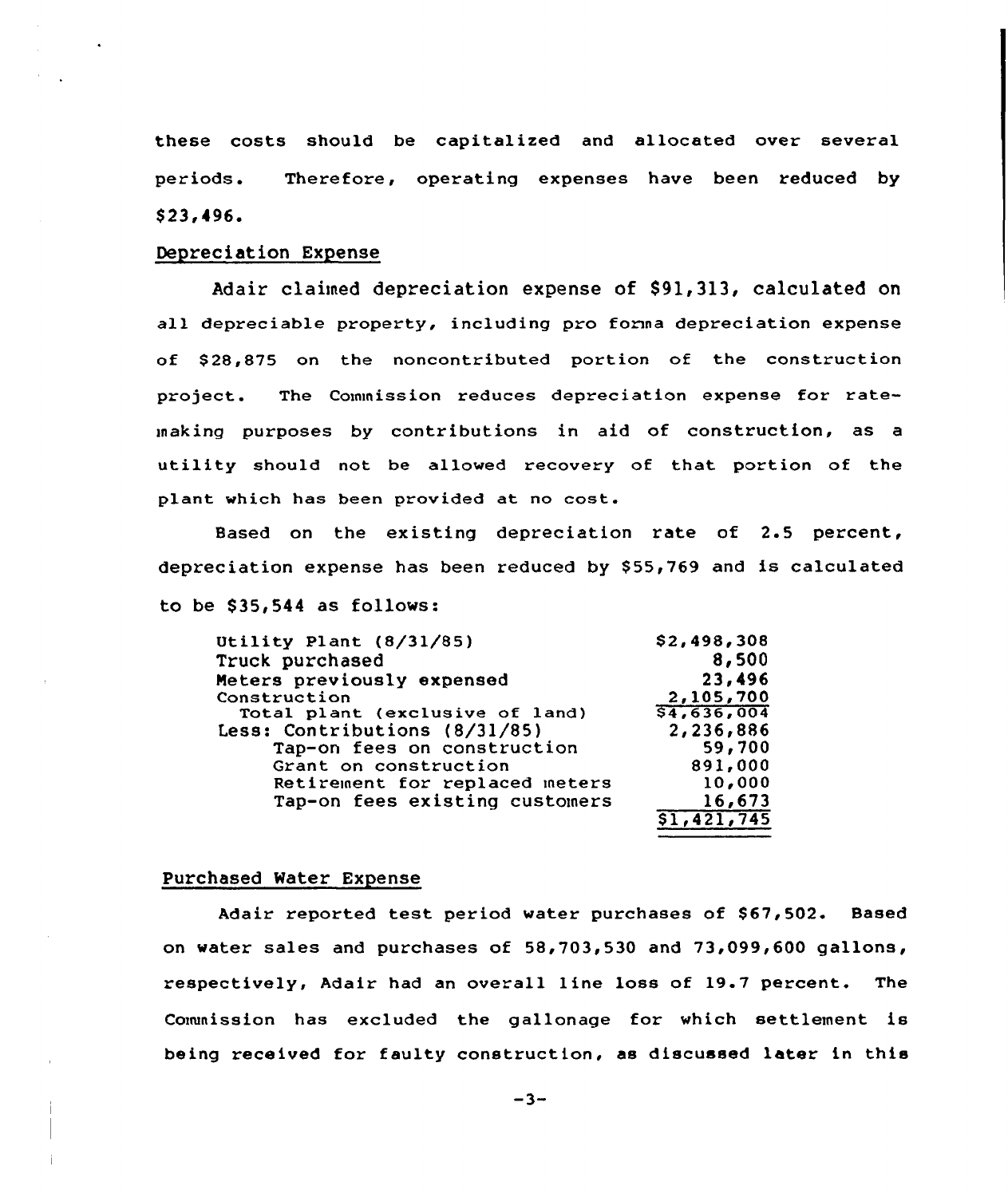Order, and has determined net water loss for rate-making purposes to be 13.1 percent. $^2$ 

In order to properly match purchased water and the billing analysis, the Conunission has determined allovable purchases for existing customers to be 67,175,000 gallons. Considering the additional revenue from the settlement, the Commission finds  $72,733,000$  gallons or \$69,096 to be the appropriate level of water purchases for existing customers. For the customers to be added by the new construction, Adair projected usage of 30,134,000 gallons based on average usage of 160 gallons per day per customer; however, the historical average is 5,345 gallons per customer per month. Thus the Commission finds the usage to be 33,096,240 gallons. Using an allowance for line loss of 13.1 percent, the Commission finds the allowable purchases for the projected customers to be  $38,085,431$  gallons or  $$25,804$  and  $$17,478$ , respectively, from the two suppliers. Therefore, the Commission finds allowable water purchases for rate-making to be 110,818,431 gallons, or \$112,378, an increase of \$10,630.

Therefore, the test period income stateinent of Adair has been adjusted herein as follows:

|                   |                                | Adair<br>Test-Period<br>Pro Forma | Inc. < Dec.<br>Commission<br>Adjustment | Commission<br>Adjusted |
|-------------------|--------------------------------|-----------------------------------|-----------------------------------------|------------------------|
| Operating Revenue |                                | 5292,009                          | $\langle$ \$20,381>                     | \$271,628              |
| Operating Expense |                                | 333,529                           | < 68,635                                | 264,894                |
|                   | Operating Income <loss></loss> | 5541,5205                         | \$48,254                                | \$6,734                |

<sup>2</sup>  $$5,280$   $\rightarrow$   $$.95/1000$  gallons  $=$  5,558,000 gallons excluded from water purchases.<br>-4-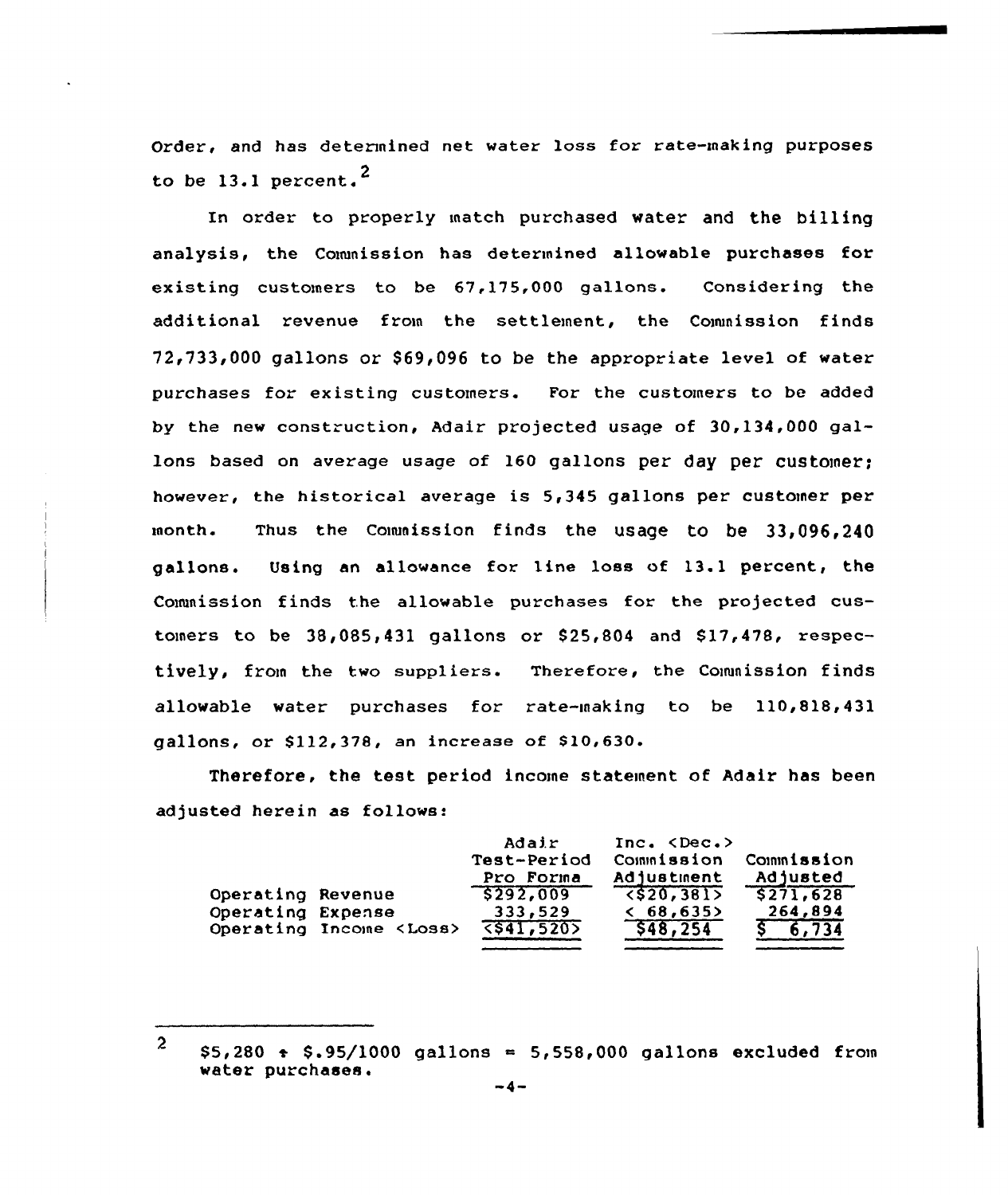### REVENUE REQUIREMENT

The average annual debt service of Adair for the next 5 years is \$120,584. The adjusted operating income plus interest income of \$4,269 results in income for rate-making purposes of \$11,003 and would allow Adair a debt-service coverage ("DSC") of only .09K, which would not be sufficient. To achieve a DSC of 1.2K, which the Commission is of the opinion is the fair, just, and reasonable coverage necessary for Adair to pay its operating expenses and to meet the requirements of its creditors, Adair would require a net operating income of  $$144,701$ . Accordingly, the Commission has determined that additional revenue of \$133,698 is necessary.

#### ACCOUNTING CONNENTARY

Due to the settlement Mair has reached regarding the previous faulty construction, the Commission directs Adair to provide certain accounting treatment to adequately disclose and present the settleinent. Roy Brothers Construction Company {"Roy Brothers") performed construction for the facilities of Adair. Major problems arose with the construction, and United States Fidelity and Guaranty Company ("USF&G") was held to Roy Brothers' performance bond. Until the final settlement was reached, Adair was being compensated under warranty provisions of the construction contracts by USFaG for all water losses in excess of 12 percent. Finally, an agreement was reached to satisfy all claims associated with the faulty construction. These aunounts, totaling \$ 715,360, are to be paid to Adair by an annuity provided by the Executive Life Insurance Company of New York. The agreement was

 $-5-$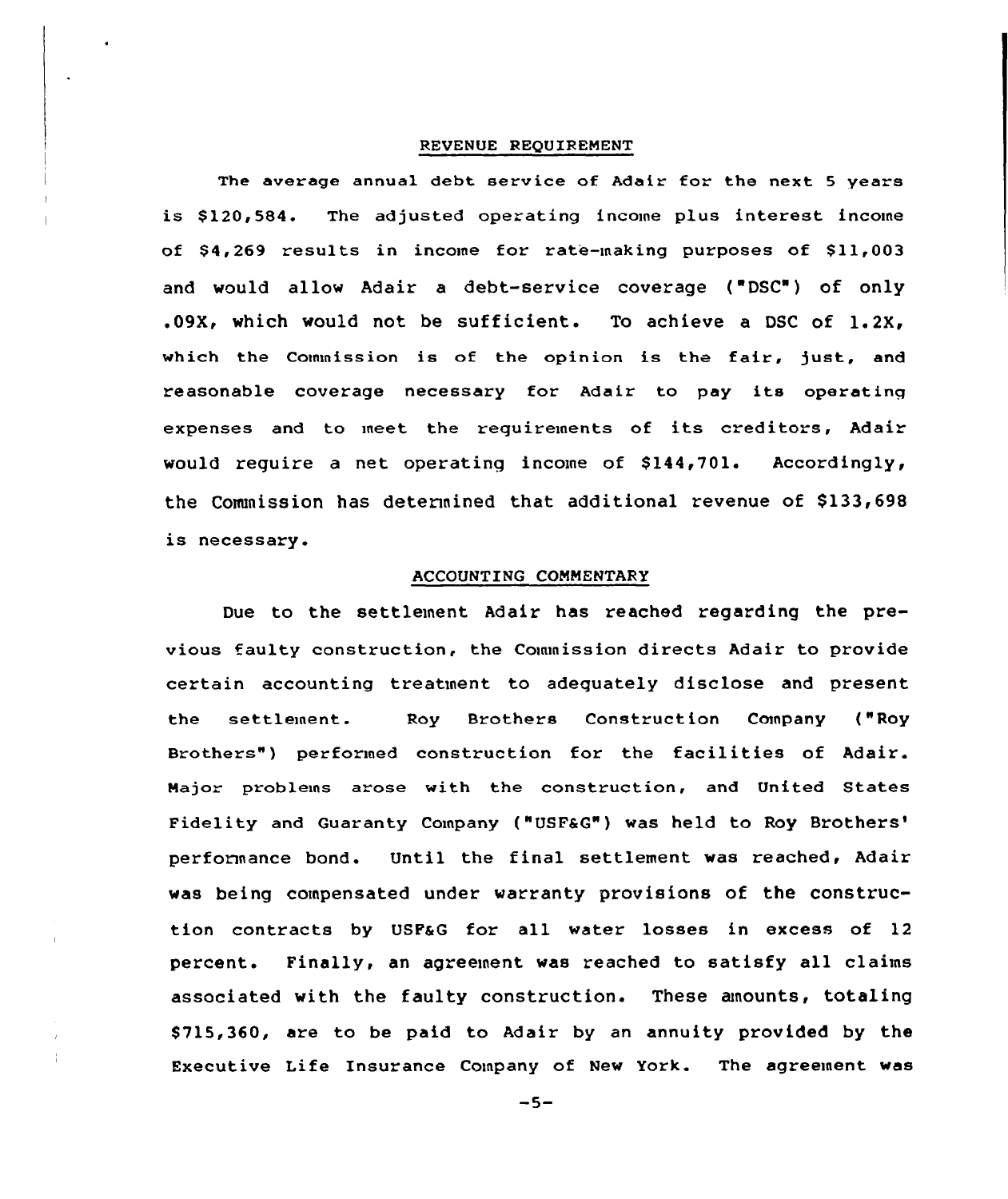subject to the approval of FmHA, which has restricted the \$8,000 annual amount only to repairs related to the faulty construction, and \$5,280 annually to use against the cost of purchased water.<sup>3</sup> In addition, the settlement provided for paynent of periodic lump sums of 850,000, receivable in 1994, 1999, 2004 and 2009, and \$ 100,000 each in 2014 and 2019, all of which are to be for replacements or major repairs. The Commission will require Adair to set up restricted cash and deferred credit accounts for receipt of these payments. These accounts shall be decreased as expenditures related to the faulty construction are incurred by Adair.

An additional journal entry will be required for the \$5,280 for water purchases. Adair will be required to appropriately flow the \$5,280 from the deferred account on the balance sheet to the income statement as revenues since water purchases will reflect gross expenses.

In addition, if any of the funds from the settlement result in an addition to plant in service, those funds shall be accounted for as contributions in aid of construction and records shall be maintained to determine the appropriate level of the account for rate-making purposes. Also, the future annual reports of Adair shall include a summary statement of the activity in these accounts for the applicable period.

Also drawing the attention of the Commission were the pro forma adjustments, based upon assumptions, made by Adair in its

FmHA Letter to Adair, November 16, 1984.

3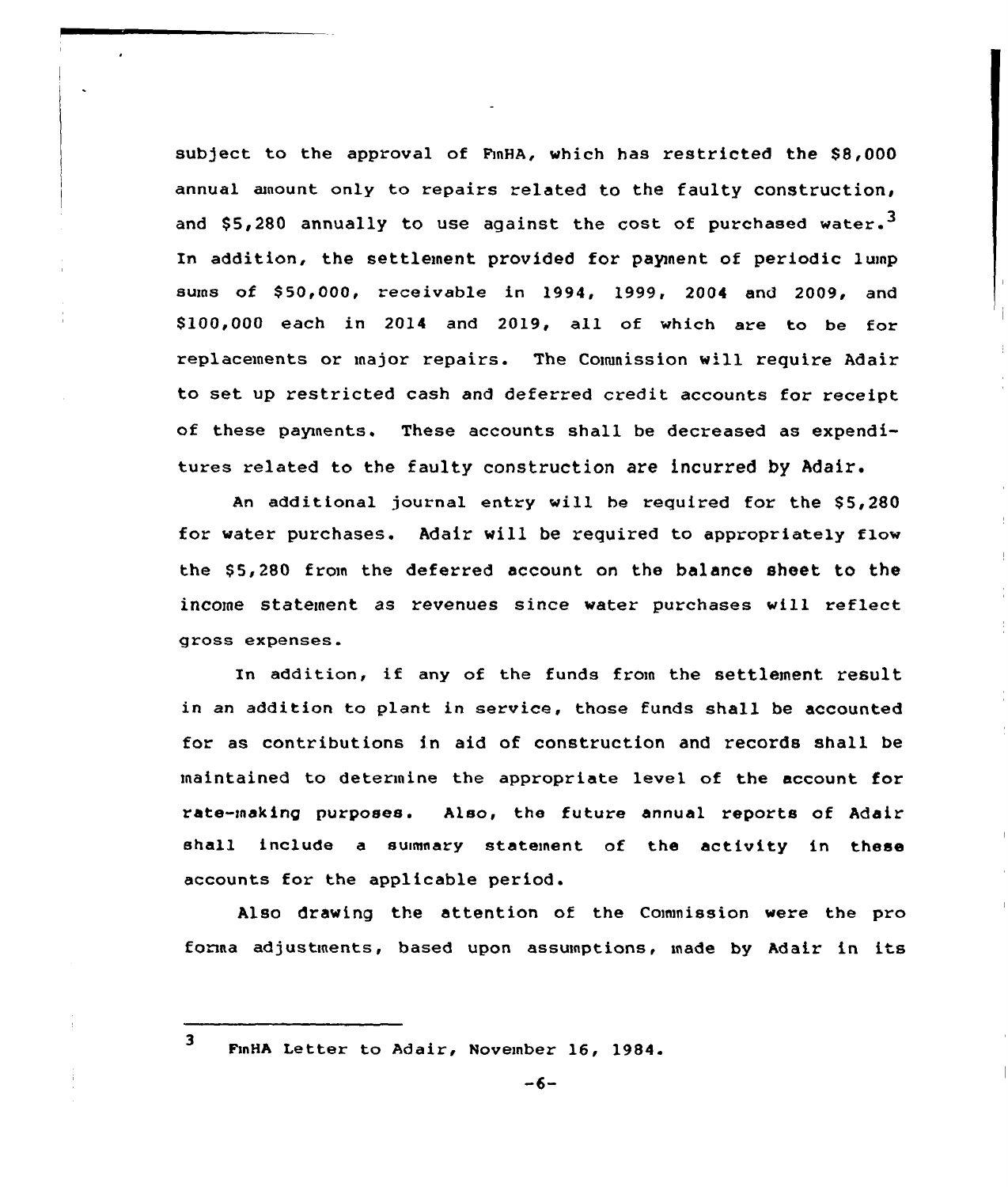filing. It is the practice of the Commission to disallow assumptions which are not known or measurable for rate-making purposes; however, in this case, these assumptions were immaterial in relation to rates. The Couunission has therefore permitted the pro fonna adjustments in this case. Adair has also made some speculative increases in expenses for purposes of this filing. To what extent the expenses will actually increase is unforeseeable at this time. Due to the increased customer base from the construction, expenses may increase and as such actual expenses are indeterminable and estimates are sometimes used. The Commission has chosen to allow these adjustments; however, the Commission will expect Adair to adequately support and justify such increases in future filings. The decision to allow such adjustments in this case should not be considered a precedent in other filings.

The Commission also emphasizes the need for Adair to follow the USoA for its accounting.

### RATE DESIGN

In its application dated Narch 3, 1986, Adair proposed rates that would produce revenues in access of the revenue requirement given by the Commission in this Order. Therefore, the Couunission has provided rates in Appendix A which produce sufficient revenue and which are considered to be fair, )ust and reasonable.

Included in total revenues from operations is \$19,149 which consist of \$16,673 in tap-on fees, \$1,199 in reconnection fees, and \$1,277 in penalties. Included in Appendix A are Adair's Service Connection Charges, its Special Service Charges, and its Late Payment Penalty Charge.

 $-7-$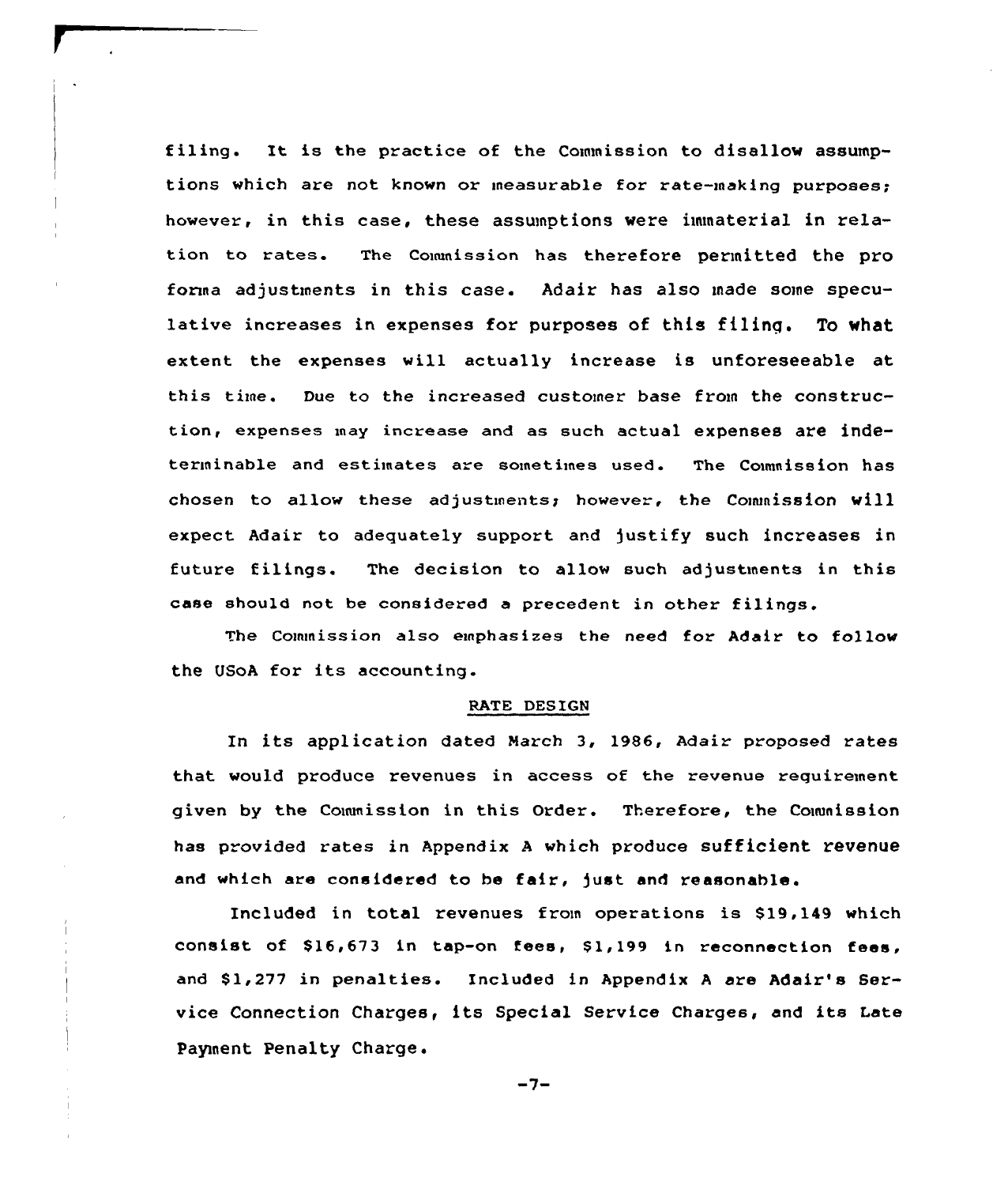## FINDINGS AND ORDERS

The Commission, after consideration of the application and evidence of record and being advised, is of the opinion and finds thats

1. The rates proposed by Adair produce revenues in excess of the revenues found reasonable herein and should be denied upon application of KRS 278.030.

2. The rates and charges in Appendix <sup>A</sup> are the fair, just, and reasonable rates to be charged by Adair.

3. Adair should follow the USoA for Water Utilities as prescribed by the Commission.

IT IS THEREFORE ORDERED that:

1. The rates proposed by Adair be and they hereby are denied.

2. The rates in Appendix <sup>A</sup> be and they hereby are approved for service rendered by Adair on and after the date of this Order.

3. Adair shall follow the USoA for Water Utilities as prescribed by the Conuaission.

4. Within 30 days of the date of this Order, Adair shall file with this Commission its revised tariff sheets setting out the rates approved herein.

 $-8-$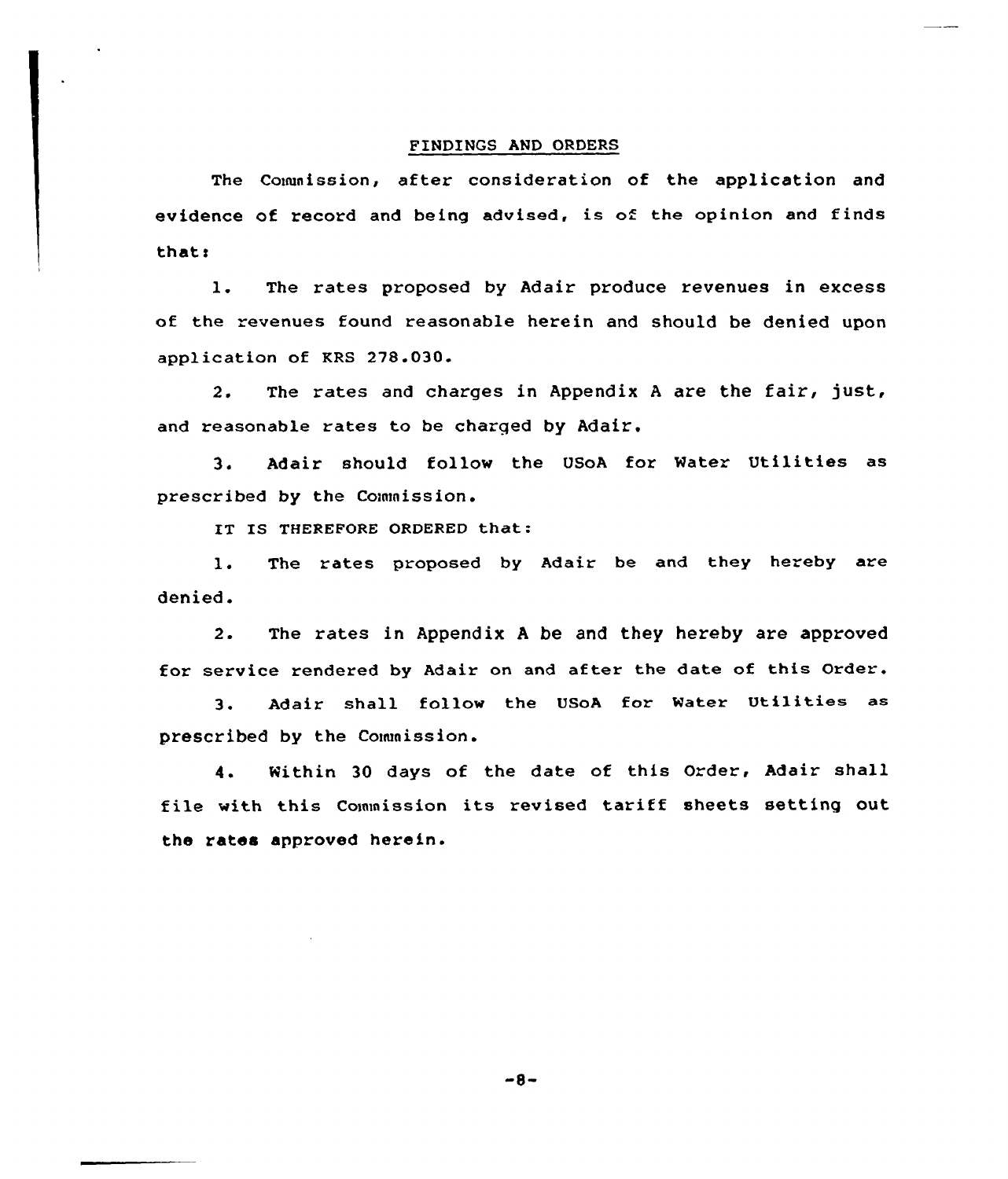Done at Frankfort, Rentucky, this 11th day of July, 1986.

PUBLIC SERVICE COMMISSION

ed. Hemangt Chairman Wice Chairman

William mnissi oner

ATTEST:

**Secretary**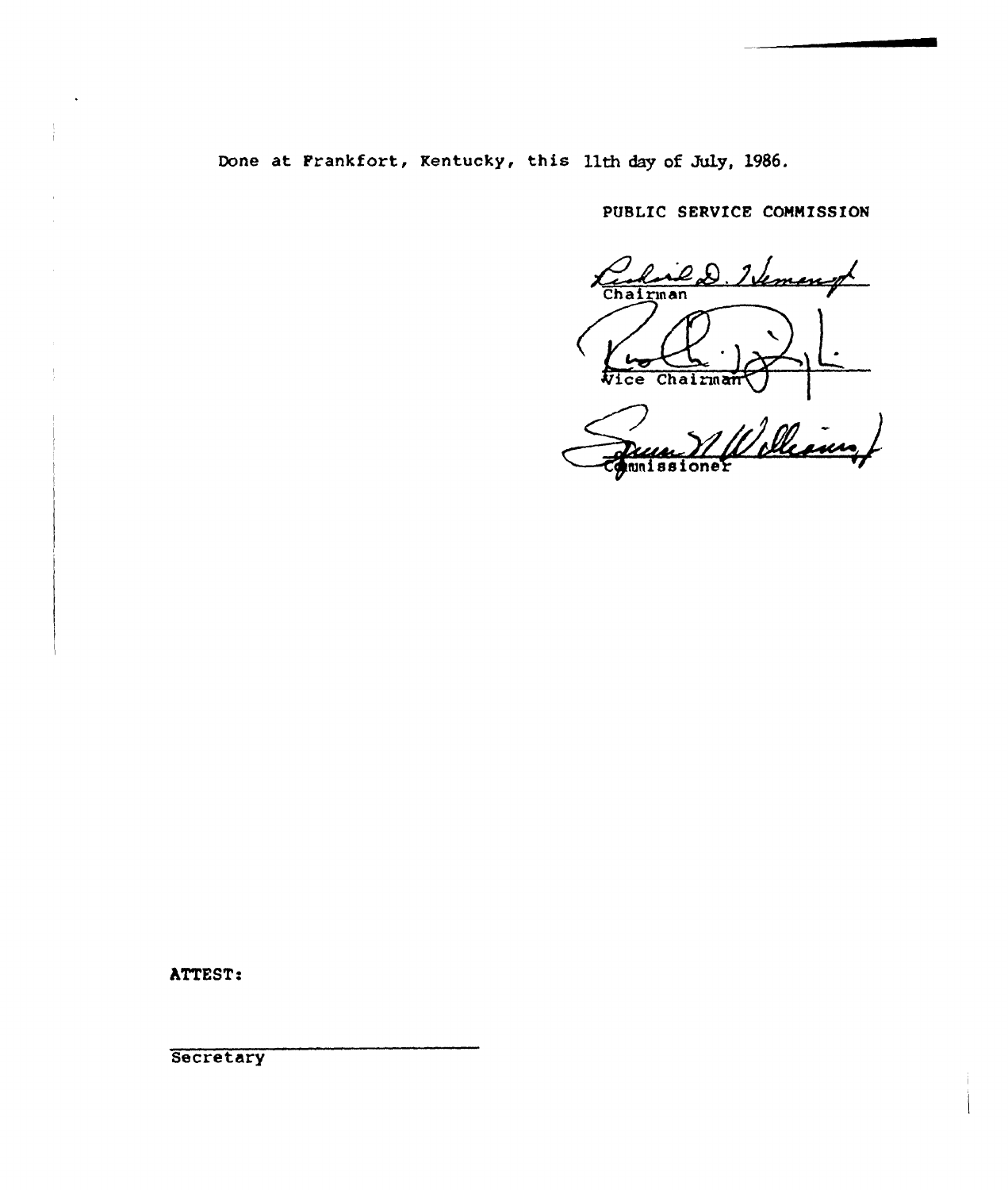# APPENDIX A

# APPENDIX TO AN ORDER OF THE KENTUCKY PUBLIC SERVICE COMMISSION IN CASE NO. 9518 DATED JULY ll, 1986.

The following rates and charges are prescribed for the customers receiving water service from Adair County Water District. All other rates and charges not specifically mentioned herein shall remain the same as those in effect under authority of this Commission prior to the effective date of this Order.

#### Rates

### Meter Size and Usage

# 5/8" X 3/4" Meter

**First 2,000 gallon**  $Next 3,000$ Next 5, 000 Next 15,000 gallon Over 25,000 gallon  $\bar{g}$ allon gallon

### 3/4" Meter

 $\bullet$ 

First 3,000 gallons  $Next$   $2,000$  gallon  $Next$  5,000 gallon  $Next$  15,000 gallon Over 25,000 gallons

## 1" Meter

First 5,000 gallons Next 5,000 gallon Next 15,000 gallon Over 25,000 gallons

# l 1/2" Meter

First 10.000 gallons  $Next$  15,000 gallon  $over = 25,000$  gallon

| \$11.30 Minimum Bill |  |                            |
|----------------------|--|----------------------------|
|                      |  | $3.90$ per $1,000$ gallons |
|                      |  | $3.50$ per $1,000$ gallons |
|                      |  | $3.00$ per $1,000$ gallons |
|                      |  | $2.00$ per $1,000$ gallons |

 $$15.20$ <br>  $3.90$ <br>  $3.50$ <br>  $3.00$ <br>  $2.00$ \$15.20 Minimum Bill per 1,000 gallons per 1, OUO gallons per 1,000 gallon per 1,000 gallon

 $$23.00$  Minimum Bill<br>3.50 per 1,000 gallons 3.00 per  $1,000$  gallons<br>2.00 per 1,000 gallons

\$ 40,50 Minimum Bill 3.00 per 1,000 gallons 2.00 per 1,000 gallons